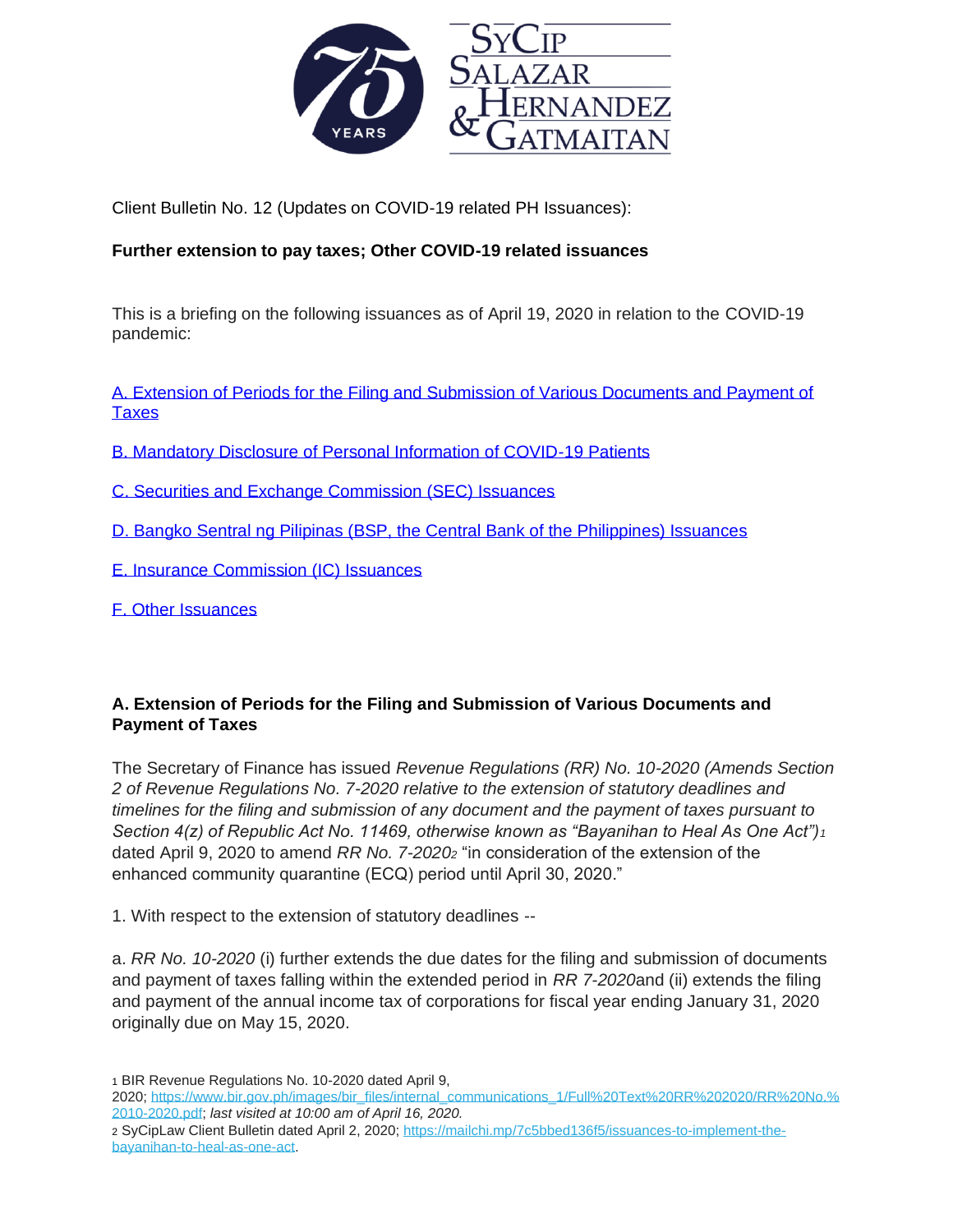b. The deadlines for the following filings and submissions (including those falling within the extension period) remained to be reckoned from the lifting of the ECQ*:*

(i) "One-time transactions" as provided in Section 2 (item 2) of *RR No. 10-2020*;

(ii) Position papers, protests, additional documents and other documents specified in item 31 of Section 2 of *RR No. 10-2020*;

(iii) "Suspension of running of limitations under Sections 203 and 222 pursuant to Section 223 of the Tax Code of 1997, as amended" as provided in Section 2 (item 32) of *RR No. 10-2020*; and

(iv) "All other filings/submissions" as provided in Section 2 (item 40) of *RR No. 10-2020.*

c. For the submission of "Certificate of Residence for Tax Treaty Relief Form (CORTT)3" as provided in Section 2 (item 33) of *RR No. 10-2020*, the deadline for submission of CORTT forms for final withholding taxes on dividends, interests, and royalties paid in March 2020 and April 2020 is 30 days from the lifting of the ECQ.

d. For value-added tax (VAT) refund applications as provided in Section 2 (item 1) of *RR No. 10-2020* --

(i) The deadline for VAT refund applications for the period covering the calendar quarter ending March 31, 2018 has been extended to May 15, 2020, or 30 days from the lifting of the ECQ, whichever comes later.

(ii) The deadline for VAT refund applications for the period covering the fiscal quarter ending April 30, 2018 has been extended to "May 30, 2020, or 30 days from the lifting of the ECQ, whichever comes later.

e. *RR No. 10-2020* further states that --

(i) If the extended due dates in *RR No. 10-2020* fall on a holiday or non-working day, the submission and/or filing shall be made on the next working day.

(ii) If the ECQ period will be further extended, the filing and submission of documents and the payment of taxes falling within the "enhanced extended period" shall be extended "for 30 calendar days from the lifting of the ECQ."

2. *RR No. 10-2020* also provides the following guidelines for tax returns filed on or before the extended deadlines:

<sup>3</sup> This is the Certificate of Residency for Tax Treaty Relief purposes that is provided under *Revenue Memorandum Order No. 8-2017 (Procedure for Claiming Tax Treaty Benefits for Dividend, Interest and Royalty Income of Nonresident Income Earners*).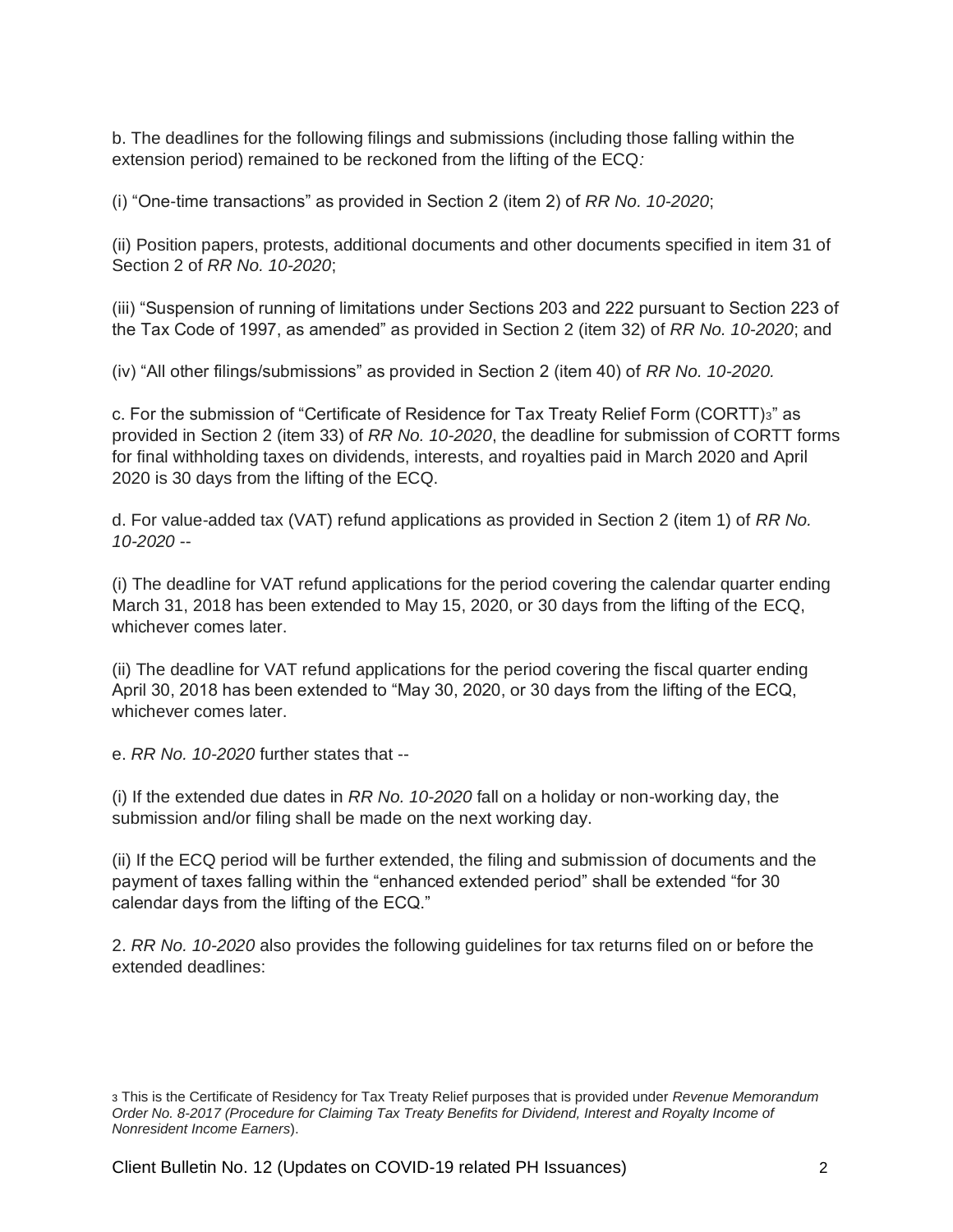a. Taxpayers who have filed their tax returns prior to the extended deadlines under *RR No. 10- 2020* can amend them any time on or before the extended due date. On the other hand, an amendment that results to additional tax payments shall not be subject to corresponding penalties provided that the payment is done on or before the extended deadlines under existing rules and regulations.

b. "Taxpayers whose amended returns will result to overpayment of taxes paid" may either file a claim for refund or "carry over the overpaid tax as credit against the tax due for the same tax type in the succeeding periods."

For more information about tax issuances, please contact your account partner or the author of this client bulletin:

Carina C. Laforteza Partner; Head of the Tax Department [cclaforteza@syciplaw.com](mailto:cclaforteza@syciplaw.com)

## <span id="page-2-0"></span>**B. Mandatory Disclosure of Personal Information of COVID-19 Patients**

On April 8, 2020, the Inter-Agency Task Force for the Management of Emerging Infectious Diseases (IATF-EID) has adopted a resolution requiring the "mandatory disclosure of personal information of positive COVID-19 cases" to facilitate contact-tracing.<sup>4</sup>

According to a news report,<sup>5</sup> "[t]he IATF [has also transferred] the responsibility of ... contact tracing from the Department of Health (DOH) to the Office of the Civil Defense (OCD)". The DOH and OCD will "enter into a "data-sharing agreement" for the contact tracing activities, guided by the provisions of Republic Act No. 10173 or the Data Privacy Act."

Information regarding one's health is classified as sensitive personal information under the *Data Privacy Act (Republic Act No. 10173)*. The general rule under this law is that the processing of sensitive personal information is prohibited. Exceptions to this rule include the necessity of processing sensitive personal information for purposes of: (a) "protect[ing] the life and health of the [individual whose sensitive personal information is processed] or another person, and the [owner of the sensitive personal information] is not legally or physically able to express his or her consent prior to the processing" and (b) "medical treatment...carried out by a medical practitioner or a medical treatment institution, and an adequate level of protection of personal information is ensured."<sup>6</sup>

<span id="page-2-1"></span>As of April 14, it has been reported that the OCD and DOH are still finalizing the data-sharing agreement.<sup>7</sup>

6 Data Privacy Act. *Section 13*.

<sup>4</sup> [https://news.mb.com.ph/2020/04/12/iatf-personal-information-of-covid-19-patients-should-be-disclosed/;](https://news.mb.com.ph/2020/04/12/iatf-personal-information-of-covid-19-patients-should-be-disclosed/) *last accessed at 11:40 AM on April 17, 2020.*

<sup>5</sup> [https://www.rappler.com/nation/257691-philippine-government-requires-public-disclosure-coronavirus-patients](https://www.rappler.com/nation/257691-philippine-government-requires-public-disclosure-coronavirus-patients-identities)[identities;](https://www.rappler.com/nation/257691-philippine-government-requires-public-disclosure-coronavirus-patients-identities) *last accessed at 10:45 AM on April 17, 2020.*

<sup>7</sup> [https://www.pna.gov.ph/articles/1099730;](https://www.pna.gov.ph/articles/1099730) *last accessed at 11:22 AM on April 17, 2020.*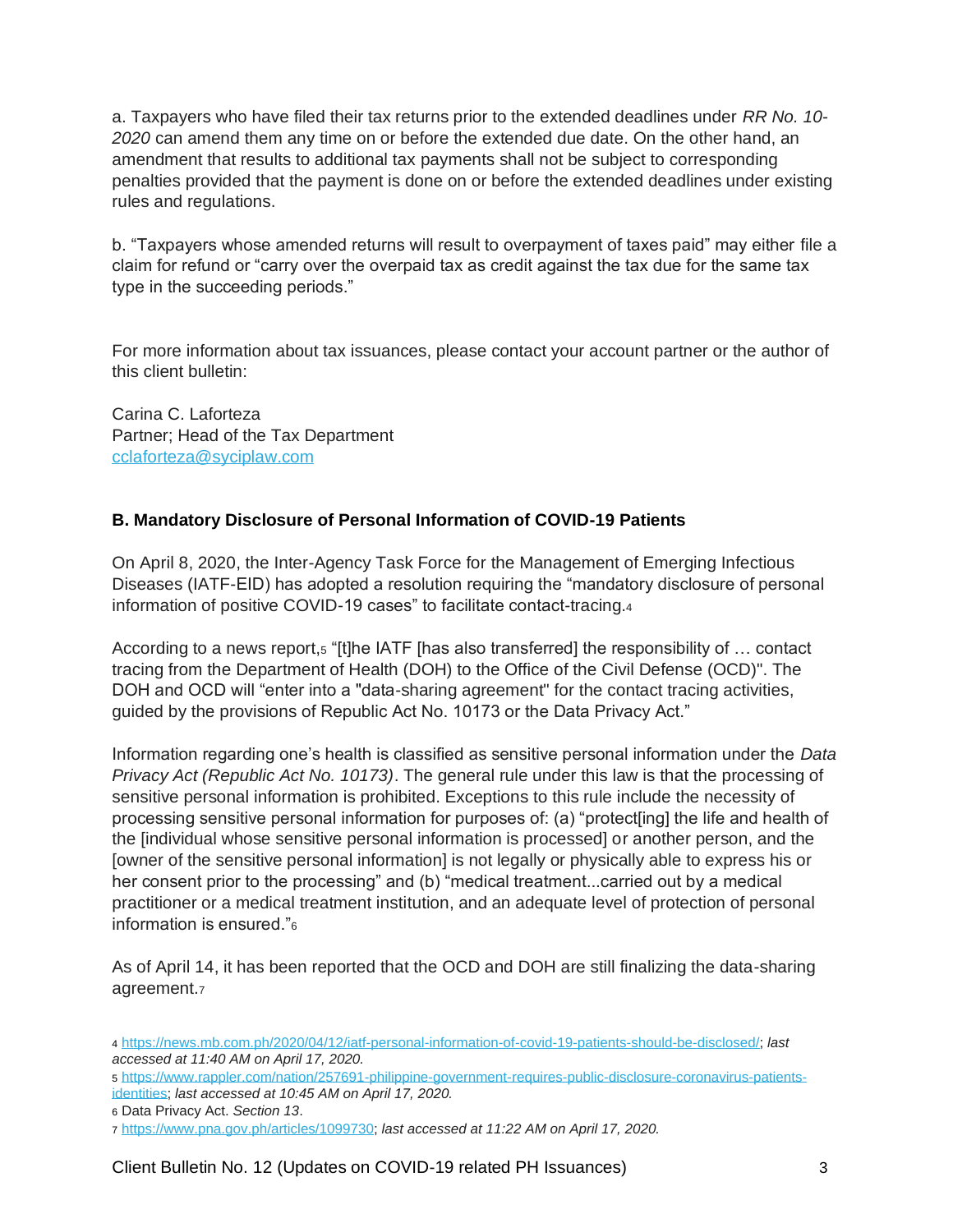## **C. Securities and Exchange Commission (SEC) Issuances**

1. Guidelines for the Submission or Filing of Securities Deposit During the COVID-19 Outbreak and the Enhanced Community Quarantine (*SEC Memorandum Circular No. 11 Series of 2020* dated March 26, 2020)<sup>8</sup>

The SEC has granted branch offices of foreign corporations an extension to submit their securities deposit or provide additional securities deposit (which is required under the *Revised Corporation Code* as implemented by *SEC Memorandum Circular No. 17, Series of 20199*)*.*

If the due date<sup>10</sup> for filing the initial additional securities (for a newly registered branch office) or the additional securities deposit falls on a date covered by the ECQ, the branch office has "30 days from the lifting of said [ECQ]" to comply with the requirement. The circular also provides that "[s]ecurities deposit that matured during the effectivity of the [ECQ] shall likewise be given 30 days from the lifting of the [ECQ] to file an application for substitution of securities."

2. Mandatory Grace Period for Loans Expanded to Financing Companies, Lending Companies, and Microfinance Non-Government Organizations (NGOs) (*SEC Notice* dated April 16, 2020)<sup>11</sup>

The SEC has issued a *Notice* stating that the initial 30-day grace period for the payment of loans as provided in Section 4(aa) of the *Bayanihan Act<sup>12</sup>* shall apply to "all loans with principal and/or interest falling due within the extended Enhanced Community Quarantine (ECQ) period" from March 17, 2020 to April 30, 2020. Financing companies, lending companies, and microfinance NGOs are directed by the SEC to "extend the 30-day grace period to borrowers with payments due within the extended ECQ period," in accordance with the Section 4(aa) of the *Bayanihan Act* and its implementing rules.

The SEC has also issued an *Advisory<sup>13</sup>* warning financing companies and lending companies to comply with the grant of the 30-day mandatory grace period and that "any violation or noncompliance shall be dealt with to the full extent of the law."

11 SEC Notice dated April 16, 2020; [http://www.sec.gov.ph/wp-content/uploads/2020/04/2020Notice\\_Extension-of-](http://www.sec.gov.ph/wp-content/uploads/2020/04/2020Notice_Extension-of-Mandatory-Grace-Period-During-Extended-ECQ.pdf)[Mandatory-Grace-Period-During-Extended-ECQ.pdf;](http://www.sec.gov.ph/wp-content/uploads/2020/04/2020Notice_Extension-of-Mandatory-Grace-Period-During-Extended-ECQ.pdf) *last visited at 11:26 am of April 17, 2020.*

<sup>8</sup> SEC Memorandum Circular No. 11 Series of 2020 dated March 26, 2020; [http://www.sec.gov.ph/wp](http://www.sec.gov.ph/wp-content/uploads/2020/04/2020MCNo11.pdf)[content/uploads/2020/04/2020MCNo11.pdf;](http://www.sec.gov.ph/wp-content/uploads/2020/04/2020MCNo11.pdf) *last visited at 1:49 PM on April 17, 2020.*

<sup>9</sup> SEC Memorandum Circular No. 17, Series of 2019 dated July 31, 2019; [http://www.sec.gov.ph/wp-](http://www.sec.gov.ph/wp-content/uploads/2020/01/2019MCNo17n.pdf)

[content/uploads/2020/01/2019MCNo17n.pdf;](http://www.sec.gov.ph/wp-content/uploads/2020/01/2019MCNo17n.pdf) *last visited at 2:20 PM on April 17, 2020.*

<sup>10</sup> Under *SEC Memorandum Circular No. 17, Series of 2019*, the due date for filing the securities deposit of a newly registered branch is 60 days from the issuance of its SEC license. Additional securities deposit may also need to be submitted to the SEC under certain circumstances and if this requirement applies, the additional securities deposit has to be filed with the SEC within six months from the end of the fiscal year of the branch.

<sup>12</sup> Bayanihan Act. *Section 4(aa).* Direct all banks, quasi-banks, financing companies, lending companies, and other financial institutions, public and private, including the Government Service Insurance System, Social Security System and Pag-ibig Fund, to implement a minimum of a thirty (30)-day grace period for the payment of all loans, including but not limited to salary, personal, housing, and motor vehicle loans, as well as credit card payments, falling due within the period of the enhanced Community Quarantine without incurring interests, penalties, fees, or other charges. Persons with multiple loans shall likewise be given the minimum thirty (30)-day grace period for every loan. 13 SEC Advisory dated April 16, 2020; [http://www.sec.gov.ph/wp-](http://www.sec.gov.ph/wp-content/uploads/2020/04/2020Notice_Noncompliance-of-FCs-and-LCs-wih-Mandatory-Grace-Period.pdf)

[content/uploads/2020/04/2020Notice\\_Noncompliance-of-FCs-and-LCs-wih-Mandatory-Grace-Period.pdf;](http://www.sec.gov.ph/wp-content/uploads/2020/04/2020Notice_Noncompliance-of-FCs-and-LCs-wih-Mandatory-Grace-Period.pdf) *last visited at 12:22 pm of April 17, 2020.*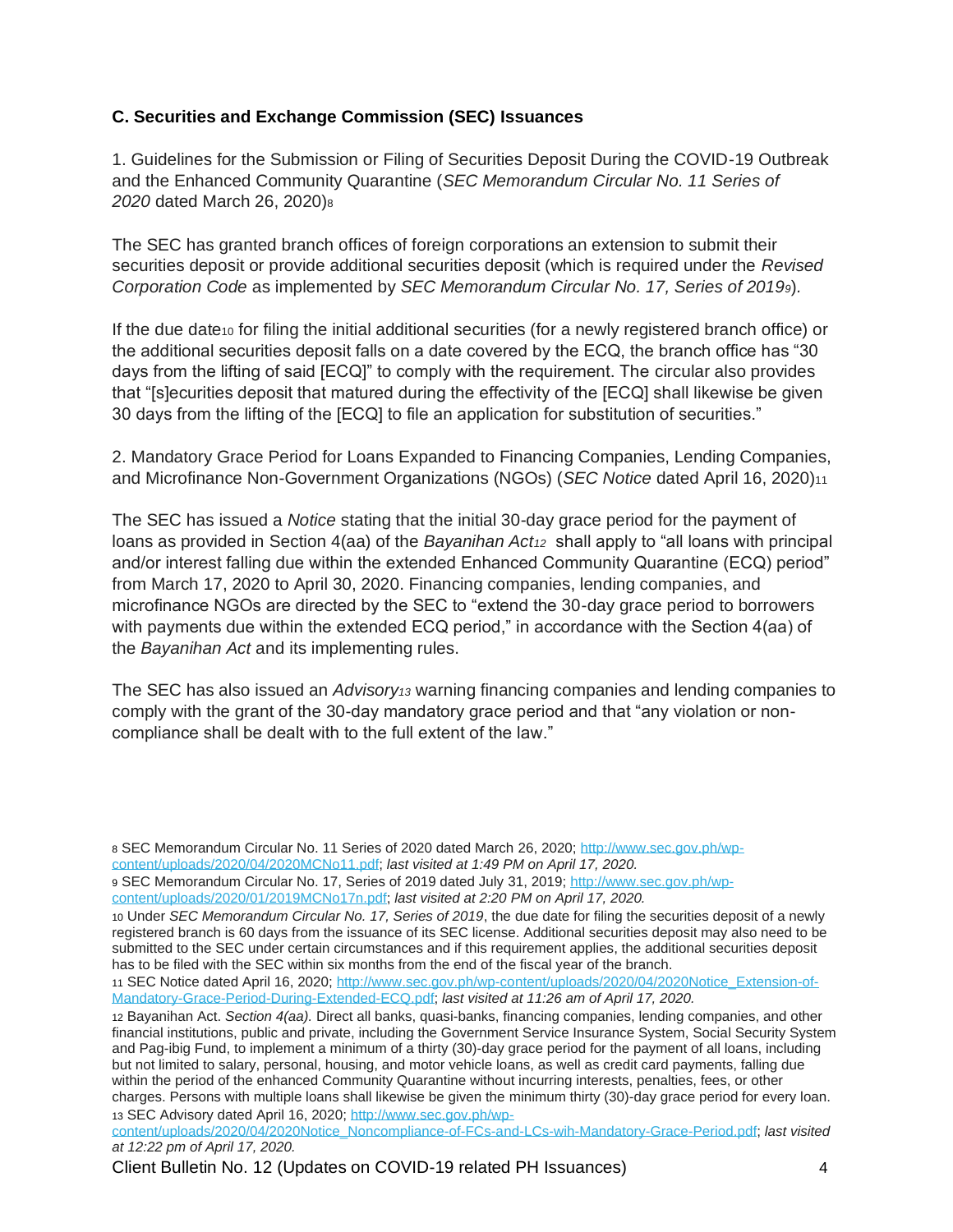3. Period to File General or Special Form for Financial Statements is Extended (*SEC Notice* dated April 16, 2020)<sup>14</sup>

In view of the extension of the deadline for the submission of audited financial statements (AFS) under *SEC Memorandum Circular No. 5-2020*,<sup>15</sup> the SEC has issued this *Notice* to clarify that the filing period for the General Form for Financial Statements (GFFS) or Special Form for Financial Statements (SFFS) (which is generally within 30 days from the filing of the AFS) is likewise "deemed extended without penalty." The *Notice* also sets out guidelines for the submission to the SEC of the GFFS and SFFS via email.

# <span id="page-4-0"></span>**D. Bangko Sentral ng Pilipinas (BSP, the Central Bank of the Philippines) Issuances**

1. BSP Provides Regulatory Relief to BSP-supervised Financial Institutions (BSFI) (*BSP Memorandum No. M-2020-008* dated March 14, 2020)<sup>16</sup>

This memorandum provides for "temporary regulatory and discounting relief measures to BSFIs." The relief measures include "exclusion from the computation of past due ratio of the loans of borrowers in affected areas … for a period of 1 year" and "staggered booking of allowance for credit losses … over a maximum period of 5 years for all types of credits extended to individuals and businesses directly affected by COVID-19 [pandemic]." Banks may also apply for "a 60-day grace period to settle the outstanding rediscounting obligations with the [BSP]" and to "restructure with the [BSP] … the outstanding rediscounted loans … of their end-user borrowers affected by the COVID-19 [pandemic]."

2. Reduction of Reserve Requirements for Commercial Banks (*BSP Circular No. 1082 Series of 2020* dated March 31, 2020)<sup>17</sup>

This circular reduces the "reserve requirement ratios of deposit and deposit substitute liabilities of universal and commercial banks" to encourage lending. The reduced rates are effective from April 3, 2020.

3. BSFIs Allowed to Reclassify Debt Securities Measured at Fair Value to Amortized Cost (*BSP Memorandum No. M-2020-022* dated April 8, 2020)<sup>18</sup>

18 BSP Memorandum No. M-2020-022 dated April 8,

2020, [https://drive.google.com/file/d/1L6cUGZCnDnnL\\_WX6tL8NGwc4ximmc1rY/view;](https://drive.google.com/file/d/1L6cUGZCnDnnL_WX6tL8NGwc4ximmc1rY/view) *last visited at 5:36 pm of April 15, 2020.*

<sup>14</sup> SEC Notice dated April 16, 2020; [http://www.sec.gov.ph/wp-content/uploads/2020/04/2020Notice\\_GFFS-and-](http://www.sec.gov.ph/wp-content/uploads/2020/04/2020Notice_GFFS-and-SFFS-Submission-16April2020.pdf)[SFFS-Submission-16April2020.pdf;](http://www.sec.gov.ph/wp-content/uploads/2020/04/2020Notice_GFFS-and-SFFS-Submission-16April2020.pdf) *last visited at 11:45 am on April 17, 2020.*

<sup>15</sup> SEC Memorandum Circular No. 5-2020; [http://www.sec.gov.ph/wp-content/uploads/2020/03/2020MCNo05.pdf;](http://www.sec.gov.ph/wp-content/uploads/2020/03/2020MCNo05.pdf) *last visited at 3:48 PM on April 17, 2020.*

<sup>16</sup> BSP Memorandum No. M-2020-008 dated March 14,

<sup>2020;</sup> <http://www.bsp.gov.ph/downloads/regulations/attachments/2020/m008.pdf> *last visited at 4:49 pm of April 15, 2020.*

<sup>17</sup> BSP Circular No. 1082 Series of 2020 dated March 31,

<sup>2020;</sup> [https://drive.google.com/file/d/1T\\_zAJ0ejvD0ZPdT5DA0iIFdfxUyCaImD/view](https://drive.google.com/file/d/1T_zAJ0ejvD0ZPdT5DA0iIFdfxUyCaImD/view) *last visited at 4:43 pm of April 15, 2020.*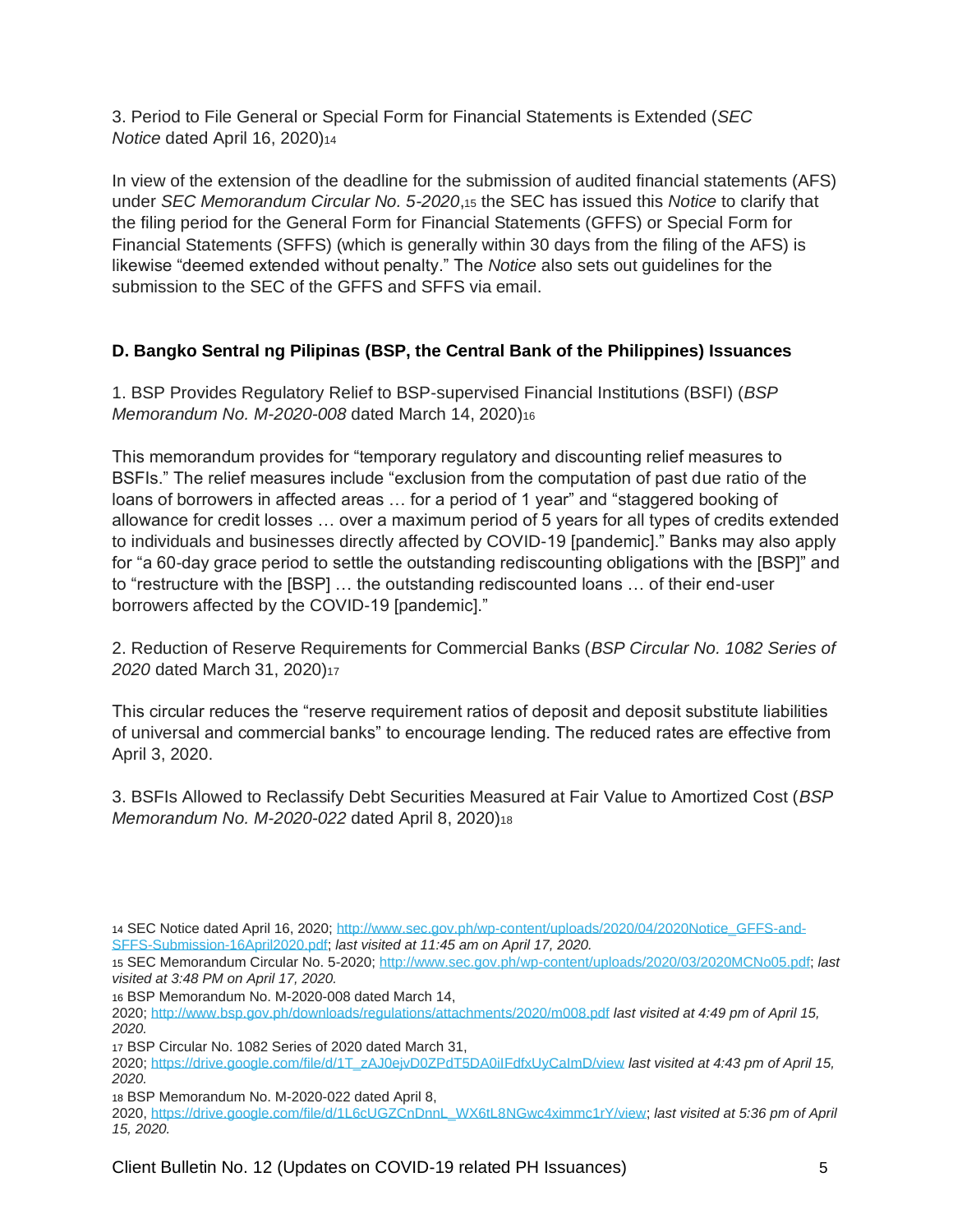This memorandum allows a BSFI "to reclassify its investments in debt securities that are booked under a fair value category to the amortized cost category," except for debt securities "that are part of assets under the management of a trust entity." A BSFI can also reclassify debt securities anytime from March 1 to September 30, 2020 in accordance with the guidelines set by the BSP.

4. Additional Eligible Credit Instruments for Rediscounting (*BSP Memorandum No. 2020- 024* dated April 8, 2020)<sup>19</sup>

This memorandum provides for additional credit instruments available for rediscounting to the BSP. These include "credit instruments related to economic activities allowed to operate by the [Department of Trade and Industry] (DTI) during the enhanced community quarantine of Luzon" in US Dollar and Japanese Yen denominations under the Exporters' Dollar and Yen Rediscount Facility and Peso denomination under the Peso Rediscount Facility. Credits granted with the 30 day grace period in compliance with Section 4 (aa) of the *Bayanihan Act<sup>20</sup>* may also be rediscounted.

## <span id="page-5-0"></span>**E. Insurance Commission (IC) Issuances**

1. Guidelines on Remote Selling of Insurance Products for the Duration of the ECQ (*IC Press Release dated April 7, 2020*)<sup>21</sup>

The IC has issued guidelines on the selling of insurance products through the use of "Information and Communication Technology (ICT) or any other technology via remote communication. ICT may include teleconferencing, video conferencing, computer conferencing, or audio conferencing." The IC notes the health risks and impracticality of selling insurance products on a "face-to-face" basis during the ECQ.

IC *Circular Letter No. 2020-29* dated March 30, 2020<sup>22</sup> prescribes the guidelines for selling of life insurance products through ICT while IC *Circular Letter No. 2020-36* dated April 7, 2020<sub>23</sub> is for the selling of non-life insurance products.

19 BSP Memorandum No. 2020-024 dated April 8,

2020; [https://drive.google.com/file/d/1boJHLasN\\_de8fnqstIsjwzW7dMabw43J/view](https://drive.google.com/file/d/1boJHLasN_de8fnqstIsjwzW7dMabw43J/view) *last visited at 4:42 pm of April 15, 2020.*

20 Bayanihan Act. *Section 4(aa).* Direct all banks, quasi-banks, financing companies, lending companies, and other financial institutions, public and private, including the Government Service Insurance System, Social Security System and Pag-ibig Fund, to implement a minimum of a thirty (30)-day grace period for the payment of all loans, including but not limited to salary, personal, housing, and motor vehicle loans, as well as credit card payments, falling due within the period of the enhanced Community Quarantine without incurring interests, penalties, fees, or other charges. Persons with multiple loans shall likewise be given the minimum thirty (30)-day grace period for every loan. 21 IC Press Release dated April 7, 2020; [https://www.insurance.gov.ph/PR/Selling-Through-ICT;](https://www.insurance.gov.ph/PR/Selling-Through-ICT) *last accessed at 12:20 PM on April 18, 2020.*

22 IC Circular Letter No. 2020-29 dated March 30, 2020; [https://www.insurance.gov.ph/wp](https://www.insurance.gov.ph/wp-content/uploads/2020/03/CL2020_29.pdf)[content/uploads/2020/03/CL2020\\_29.pdf;](https://www.insurance.gov.ph/wp-content/uploads/2020/03/CL2020_29.pdf) *last accessed at 1:23 PM on April 18, 2020.* 23 IC Circular Letter No. 2020-36 dated April 7, 2020; [https://www.insurance.gov.ph/wp](https://www.insurance.gov.ph/wp-content/uploads/2020/04/CL2020_36.pdf)[content/uploads/2020/04/CL2020\\_36.pdf;](https://www.insurance.gov.ph/wp-content/uploads/2020/04/CL2020_36.pdf) *last accessed at 1:23 PM on April 18, 2020.*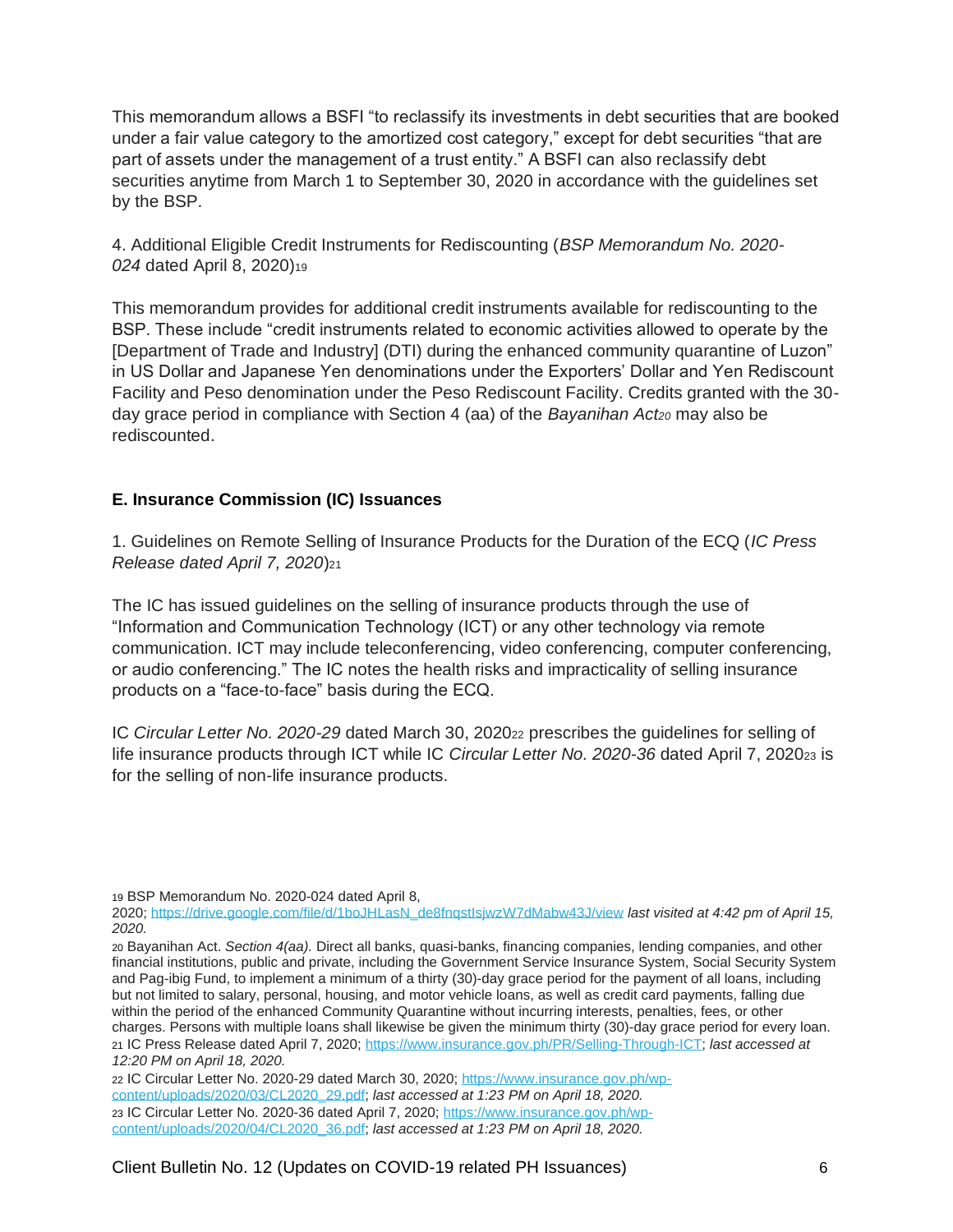Both circulars require insurance companies to register their sales initiative to sell via ICT with the IC. They also require insurance companies to utilize any means of communication technology to "obtain [the] minimum customer information and identification document/s required in the conduct of customer due diligence." Any sales initiative may be recalled by the IC in case of violation of any law, circular letter, or existing rules and regulations.

2. Health Insurance and Health Maintenance Organization (HMO) Providers Directed to Secure ECQ Exemption Certification for Employees (*IC Circular Letter No. 2020-40* dated April 9, 2020)<sup>24</sup>

The IC has classified health insurance companies and HMOs as part of the health frontline services and as such, their workers can render services even during ECQ. IC *Circular Letter No. 2020-40* dated April 9, 2020 prescribes guidelines for the exemption of these workers.

The exemption only covers a skeleton workforce which consists of employees performing essential functions for "claims processing and limited customer/backroom services". A company has to implement flexible work arrangements and provide for transportation, accommodation, and meals as needed.

A health insurer or an HMO has to submit a certified list of its employees with the IC for the issuance of a certification of exemption. The circular however provides that "[p]ersonnel who are 54 years old and above, pregnant women, with underlying medical conditions, with COVID-19 symptoms, or exposed to Persons Under Investigation (PUI) or Persons Under Monitoring (PUMs)" are not allowed to form part of the skeleton workforce.

For more information about the issuances discussed above, please contact your account partner or the author of this client bulletin:

Hiyasmin H. Lapitan **Partner** [hhlapitan@syciplaw.com](mailto:hhlapitan@syciplaw.com)

#### <span id="page-6-0"></span>**F. Other Issuances**

<sup>24</sup> IC Circular Letter No. 2020-40 dated April 9, 2020; [https://www.insurance.gov.ph/wp](https://www.insurance.gov.ph/wp-content/uploads/2020/04/CL2020_40.pdf)[content/uploads/2020/04/CL2020\\_40.pdf;](https://www.insurance.gov.ph/wp-content/uploads/2020/04/CL2020_40.pdf) *last visited at 1:55 PM on April 18, 2020*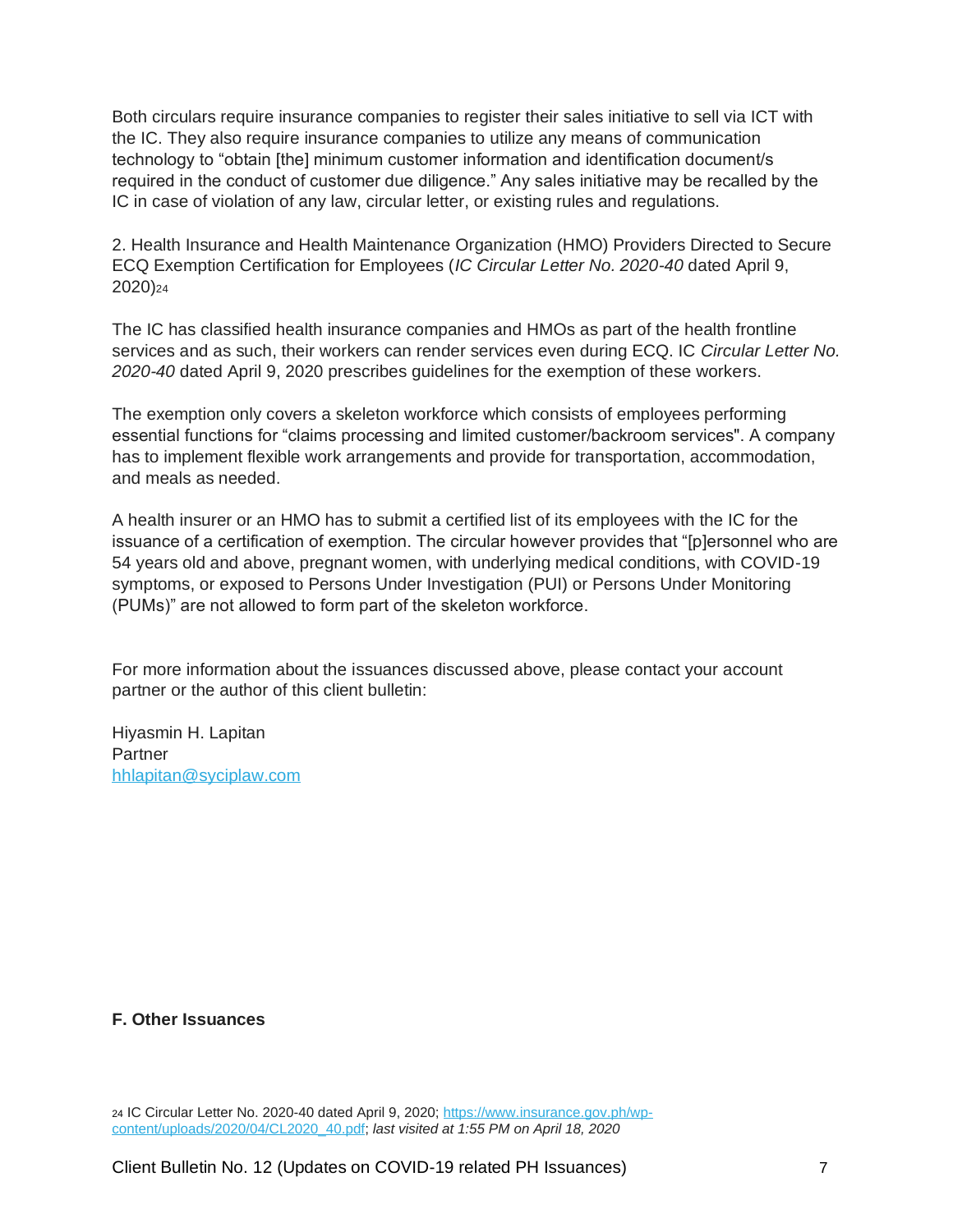| <b>Government</b><br><b>Agency</b>              | <b>Issuance</b>                                                                                                                                                                                                                                                                                                                | <b>Details</b>                                                                                                                                                                                                                                                                                                                                                                                                                                                                     |  |  |
|-------------------------------------------------|--------------------------------------------------------------------------------------------------------------------------------------------------------------------------------------------------------------------------------------------------------------------------------------------------------------------------------|------------------------------------------------------------------------------------------------------------------------------------------------------------------------------------------------------------------------------------------------------------------------------------------------------------------------------------------------------------------------------------------------------------------------------------------------------------------------------------|--|--|
| On Business Operations                          |                                                                                                                                                                                                                                                                                                                                |                                                                                                                                                                                                                                                                                                                                                                                                                                                                                    |  |  |
| Department<br>of Trade and<br>Industry<br>(DTI) | <b>Extension of Operating Hours</b><br>for Retail Establishments<br><b>Authorized to Operate During</b><br>the ECQ (DTI Memorandum<br>Circular No. 20-15 dated April<br>11, 2020) <sub>25</sub>                                                                                                                                | The DTI has allowed "supermarkets, groceries,<br>agri-fisheries stores, public markets,<br>pharmaceutical and drugstores, retailers of basic<br>necessities and prime commodities, and<br>essential goods and medical products" to extend<br>their operating hours "to a maximum of 12<br>hours."                                                                                                                                                                                  |  |  |
|                                                 | <b>Ensuring Enhanced Operations</b><br>for Business Process<br><b>Outsourcing (BPO) Companies</b><br>and Export Enterprises, and<br>their Service Providers,<br><b>Throughout the Extended</b><br><b>Enhanced Community</b><br>Quarantine Period (DTI<br>Memorandum Circular No. 20-<br>14 dated April 11, 2020) <sub>26</sub> | The circular prescribes guidelines for the<br>operation of BPOs, export enterprises and<br>support services during the extended ECQ.<br>Employees are allowed to travel provided they<br>present proof of identification, namely: company<br>ID, certificate of employment, certificate of<br>registration of the company for export enterprise<br>employees, or "certification from the BPO<br>company or export enterprise" for "personnel of<br>the support service providers." |  |  |
|                                                 | <b>Allowing Other Essential</b><br><b>Business Activities, Modifying</b><br>for the Purpose Memorandum<br>Circular No. 20-08 S. 2020 (DTI<br>Memorandum Circular No. 20-<br>16 dated April 13, 2020)27                                                                                                                         | The DTI has allowed the operation of industries<br>manufacturing pet food and hygiene products as<br>well as the delivery of pet food and hardware<br>products.                                                                                                                                                                                                                                                                                                                    |  |  |
| On the Grant of Financial Aid                   |                                                                                                                                                                                                                                                                                                                                |                                                                                                                                                                                                                                                                                                                                                                                                                                                                                    |  |  |

<sup>25</sup> DTI Memorandum Circular No. 20-15 dated April 11, 2020; [https://dtiwebfiles.s3-ap-southeast-](https://dtiwebfiles.s3-ap-southeast-1.amazonaws.com/COVID19Resources/COVID-19+Advisories/130420_MC20-15.pdf)

[<sup>1.</sup>amazonaws.com/COVID19Resources/COVID-19+Advisories/130420\\_MC20-15.pdf;](https://dtiwebfiles.s3-ap-southeast-1.amazonaws.com/COVID19Resources/COVID-19+Advisories/130420_MC20-15.pdf) *last visited at 12:37 PM on April 17, 2020.*

<sup>26</sup> DTI Memorandum Circular No. 20-14 dated April 11, 2020; [https://dtiwebfiles.s3-ap-southeast-](https://dtiwebfiles.s3-ap-southeast-1.amazonaws.com/COVID19Resources/COVID-19+Advisories/110420_MC20-14.pdf)

[<sup>1.</sup>amazonaws.com/COVID19Resources/COVID-19+Advisories/110420\\_MC20-14.pdf;](https://dtiwebfiles.s3-ap-southeast-1.amazonaws.com/COVID19Resources/COVID-19+Advisories/110420_MC20-14.pdf) *last visited at 1:39 PM on April 17, 2020.*

<sup>27</sup> DTI Memorandum Circular No. 20-16 dated April 13, 2020; [https://dtiwebfiles.s3-ap-southeast-](https://dtiwebfiles.s3-ap-southeast-1.amazonaws.com/COVID19Resources/COVID-19+Advisories/130420_MC20-16.pdf)

[<sup>1.</sup>amazonaws.com/COVID19Resources/COVID-19+Advisories/130420\\_MC20-16.pdf;](https://dtiwebfiles.s3-ap-southeast-1.amazonaws.com/COVID19Resources/COVID-19+Advisories/130420_MC20-16.pdf) *last visited at 1:35 PM on April 17, 2020.*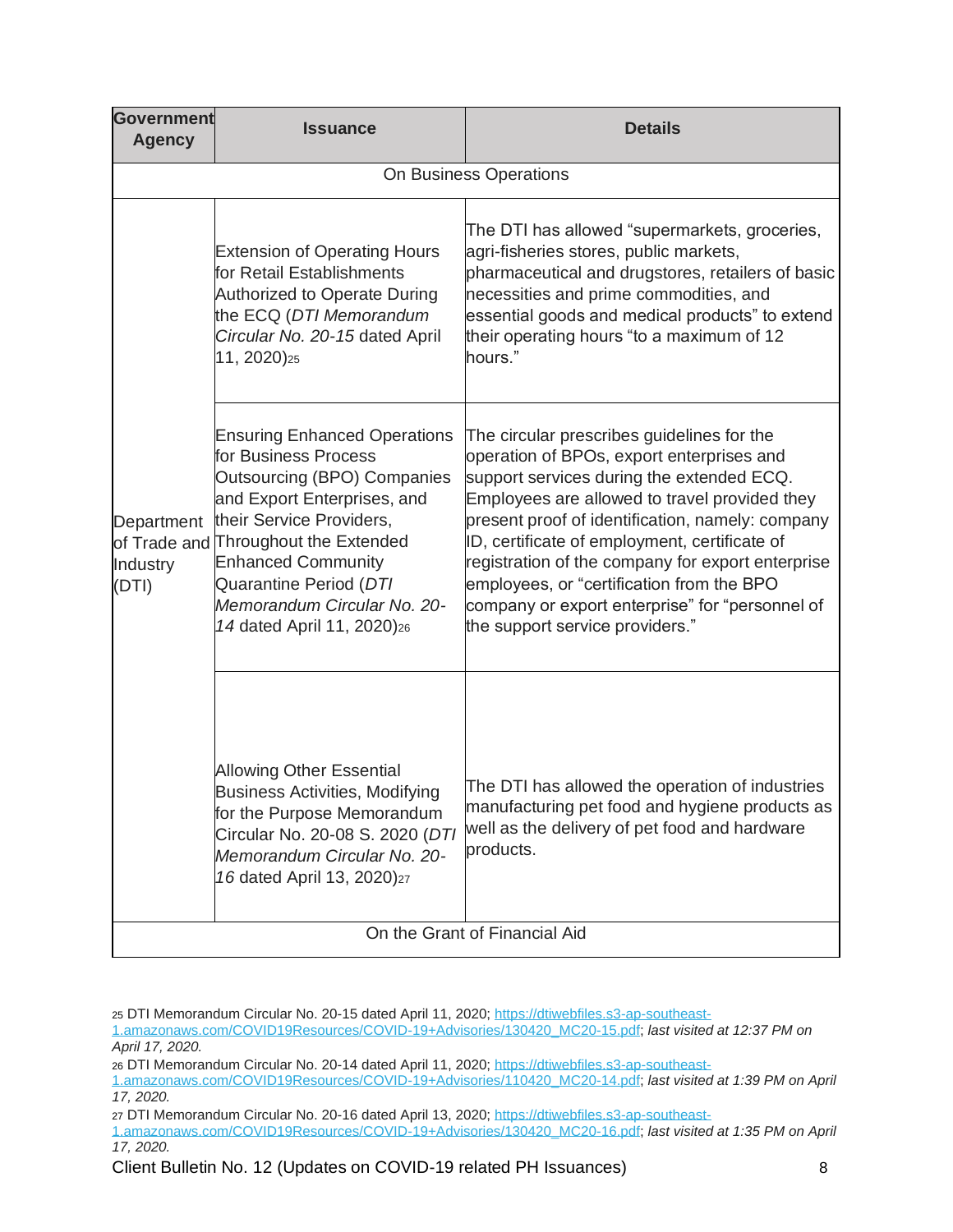| <b>Government</b><br><b>Agency</b>                                      | <b>Issuance</b>                                                                                                                                                                                   | <b>Details</b>                                                                                                                                                                                                                                                                                                                                                                                                                                                                                                                   |
|-------------------------------------------------------------------------|---------------------------------------------------------------------------------------------------------------------------------------------------------------------------------------------------|----------------------------------------------------------------------------------------------------------------------------------------------------------------------------------------------------------------------------------------------------------------------------------------------------------------------------------------------------------------------------------------------------------------------------------------------------------------------------------------------------------------------------------|
| Social<br><b>Security</b><br><b>System</b><br>(SSS)                     | Calamity Loan for Members28                                                                                                                                                                       | Starting April 24, SSS members can "borrow up<br>to P20,000, or equivalent to a one-month salary<br>credit." Applications may be sent through the<br>SSS website or its mobile app.<br>The "loan is payable in 27 months, inclusive of<br>the [3]-month moratorium period." Payments may<br>be made starting the 4th month after the approval<br>of the loan application. The loan will "be charged<br>a [10%] interest per annum starting in the fourth<br>month, and would be computed on a diminishing<br>principal balance." |
|                                                                         | <b>Small Business Wage Subsidy</b><br>Program <sub>29</sub>                                                                                                                                       | SSS has launched a program to grant financial<br>assistance to qualified employees of small<br>businesses affected by the ECQ. The amount<br>may range from PHP 5,000 to PHP 8,000, and<br>can be availed for one to two months.                                                                                                                                                                                                                                                                                                 |
| Philippine<br><b>Health</b><br>Insurance<br>Corporation<br>(PhilHealth) | <b>Benefit Packages for In-Patient</b><br>Care of Probable and Confirmed<br><b>COVID-19 Developing Severe</b><br>Illness/Outcomes (PhilHealth<br>Circular No. 2020-0009 dated<br>April 8, 2020)30 | This provides for the amount of financial<br>assistance covered by PhilHealth "for any<br>Filipino patient with probable or confirmed<br>COVID-19" and guidelines for filing of claims.                                                                                                                                                                                                                                                                                                                                          |
|                                                                         | Benefit Package for Testing for<br>SARS-CoV-2 (PhilHealth<br>Circular No. 2020-0010 dated<br>April 8, 2020)31                                                                                     | This sets out the amount of financial assistance<br>covered by PhilHealth for COVID-19 testing<br>procedures and guidelines for filing of claims.                                                                                                                                                                                                                                                                                                                                                                                |

28 [https://business.inquirer.net/294830/sss-to-launch-covid-19-calamity-loan-program-on-april-24;](https://business.inquirer.net/294830/sss-to-launch-covid-19-calamity-loan-program-on-april-24) *last visited at 6:32 PM on April 16, 2020.*

29 [https://www.dof.gov.ph/dof-to-implement-wage-subsidy-program-for-3-4-m-workers-of-small-businesses/;](https://www.dof.gov.ph/dof-to-implement-wage-subsidy-program-for-3-4-m-workers-of-small-businesses/) *last visited at 10:58 AM on April 19, 2020.*

30 PhilHealth Circular No. 2020-0009 dated April 8, 2020; [https://www.philhealth.gov.ph/circulars/2020/circ2020-](https://www.philhealth.gov.ph/circulars/2020/circ2020-0009.pdf) [0009.pdf;](https://www.philhealth.gov.ph/circulars/2020/circ2020-0009.pdf) *last visited at 12:14 PM on April 17, 2020.*

31 PhilHealth Circular No. 2020-0010 dated April 8, 2020; [https://www.philhealth.gov.ph/circulars/2020/circ2020-](https://www.philhealth.gov.ph/circulars/2020/circ2020-0010.pdf) [0010.pdf;](https://www.philhealth.gov.ph/circulars/2020/circ2020-0010.pdf) *last visited at 12:14 PM on April 17, 2020.*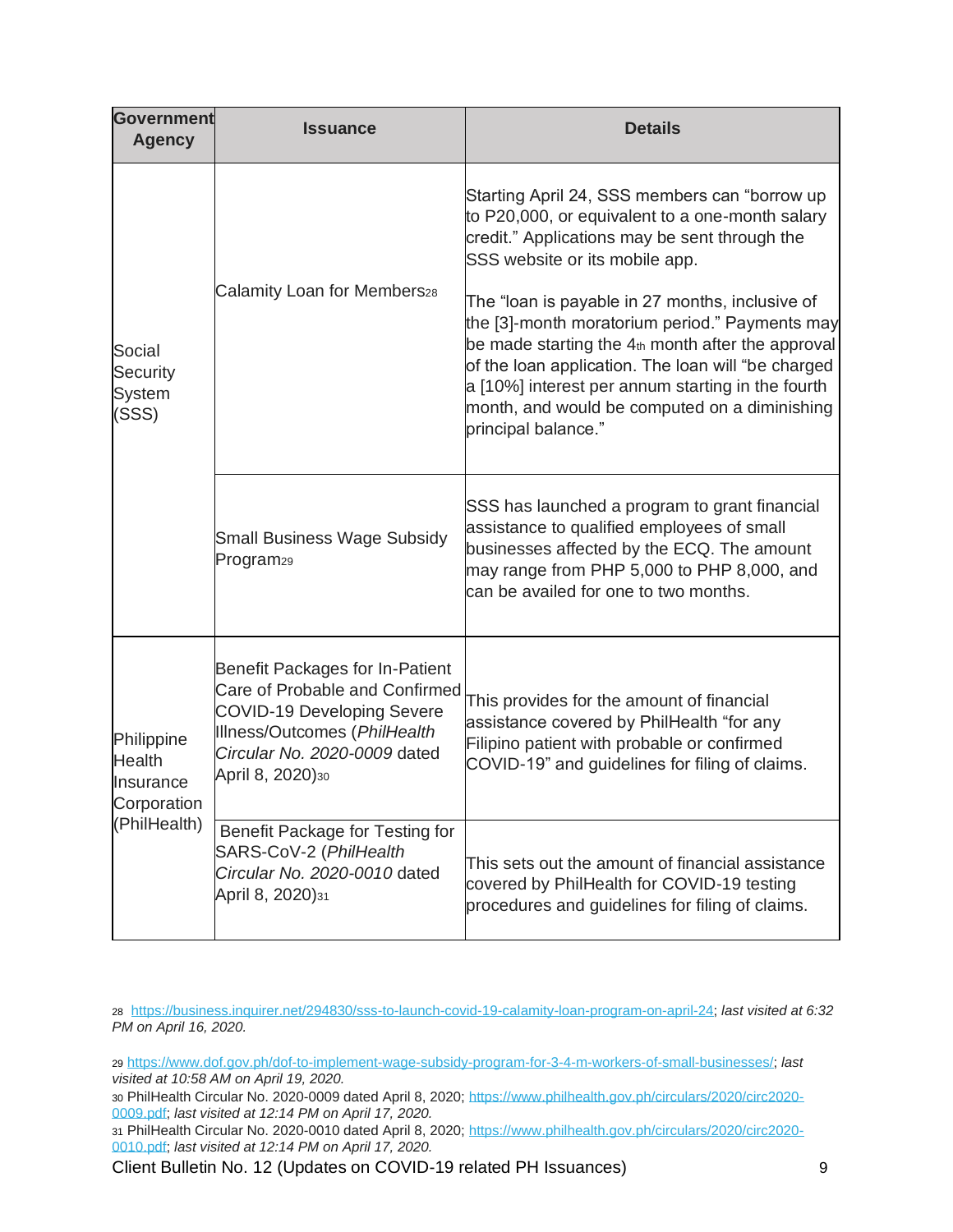| <b>Government</b><br><b>Agency</b>                                     | <b>Issuance</b>                                                                                                                                                                                                                                     | <b>Details</b>                                                                                                                                                                                                                                                                                                                                              |  |
|------------------------------------------------------------------------|-----------------------------------------------------------------------------------------------------------------------------------------------------------------------------------------------------------------------------------------------------|-------------------------------------------------------------------------------------------------------------------------------------------------------------------------------------------------------------------------------------------------------------------------------------------------------------------------------------------------------------|--|
|                                                                        | <b>Full Financial Risk Protection for</b><br>Filipino Health Workers and<br>Patients Against COVID-19<br>(PhilHealth Circular No. 2020-<br>0011 dated April 8, 2020)32                                                                              | This grants full financial assistance to all health<br>workers and all Filipinos confined as probable or<br>confirmed COVID-19 cases. It also sets out<br>guidelines for the filing of claims.                                                                                                                                                              |  |
|                                                                        | Guidelines on the COVID-19<br><b>Community Isolation Benefit</b><br>Package (PhilHealth Circular<br>No. 2020-0012 dated April 8,<br>2020)33                                                                                                         | This grants a benefit package to Filipinos placed<br>in quarantine facilities as suspected COVID-19<br>cases.                                                                                                                                                                                                                                               |  |
| Department<br>of Social<br><b>Welfare</b> and<br>Development<br>(DSWD) | <b>Amendments to Memorandum</b><br>Circular No. 05 series of 2020<br>on the Provision of Social<br><b>Amelioration to Pantawid</b><br>Pamilyang Pilipino Program<br>(4Ps) Households (DSWD<br>Memorandum Circular No.<br>10 dated April 13, 2020)34 | This sets out the adjusted financial assistance for<br>each 4Ps household per month.                                                                                                                                                                                                                                                                        |  |
| Department<br>of Labor and<br>Employment<br>(DOLE)                     | Suspension of Acceptance of<br>Applications for COVID<br><b>Adjustment Measures Program</b><br>$(CAMP)_{35}$                                                                                                                                        | The DOLE has announced the "suspension of<br>acceptance of application for financial assistance<br>under the CAMP" effective 5:00 PM of April 15. It<br>is "working closely with other agencies, including<br>Congress, for an immediate alternative program<br>to help ease the burden on the greater number of<br>workers who did not benefit from CAMP." |  |
| On the Payment for Utility Services                                    |                                                                                                                                                                                                                                                     |                                                                                                                                                                                                                                                                                                                                                             |  |

32 PhilHealth Circular No. 2020-0011 dated April 8, 2020; [https://www.philhealth.gov.ph/circulars/2020/circ2020-](https://www.philhealth.gov.ph/circulars/2020/circ2020-0011.pdf) [0011.pdf;](https://www.philhealth.gov.ph/circulars/2020/circ2020-0011.pdf) *last visited at 12:16 PM on April 17, 2020.*

33 PhilHealth Circular No. 2020-0012 dated April 8, 2020; [https://www.philhealth.gov.ph/circulars/2020/circ2020-](https://www.philhealth.gov.ph/circulars/2020/circ2020-0012.pdf) [0012.pdf;](https://www.philhealth.gov.ph/circulars/2020/circ2020-0012.pdf) *last visited at 12:28 PM on April 17, 2020.*

34 DSWD Memorandum Circular No. 10 dated April 13, 2020; [https://www.dswd.gov.ph/issuances/MCs/MC\\_2020-](https://www.dswd.gov.ph/issuances/MCs/MC_2020-010.pdf) [010.pdf;](https://www.dswd.gov.ph/issuances/MCs/MC_2020-010.pdf) *last visited at 12:39 PM on April 17, 2020.*

35 Statement Department of Labor and Employment dated April 16, 2020; [https://www.dole.gov.ph/news/statement](https://www.dole.gov.ph/news/statement-department-of-labor-and-employment-april-16-2020/#_blank)[department-of-labor-and-employment-april-16-2020/;](https://www.dole.gov.ph/news/statement-department-of-labor-and-employment-april-16-2020/#_blank) *last visited at 6:13 pm of April 16, 2020.*

Client Bulletin No. 12 (Updates on COVID-19 related PH Issuances) 10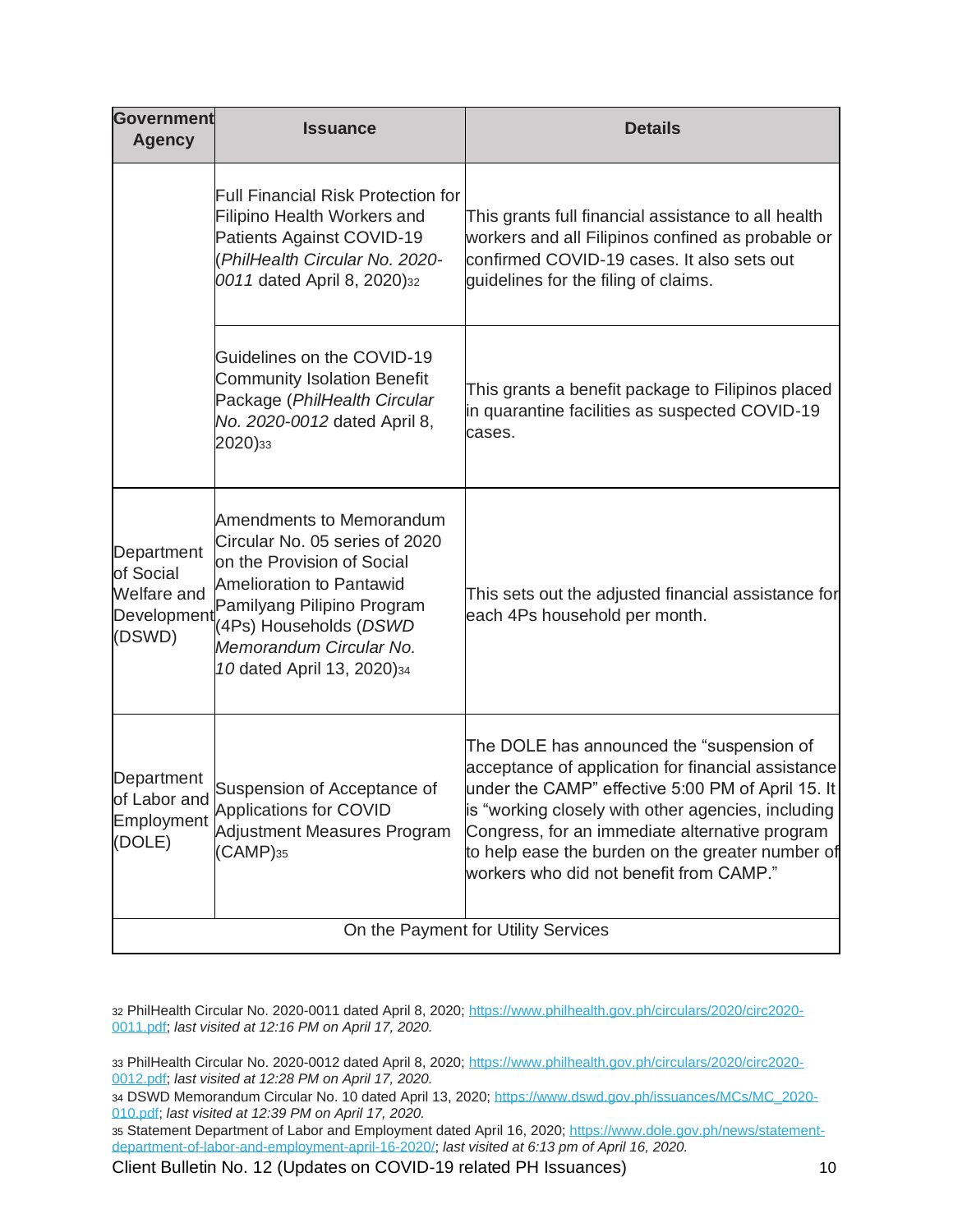| <b>Government</b><br><b>Agency</b>                             | <b>Issuance</b>                                                                                                                                                                              | <b>Details</b>                                                                                                                                                                                                                                                                                                                                                                                                              |  |
|----------------------------------------------------------------|----------------------------------------------------------------------------------------------------------------------------------------------------------------------------------------------|-----------------------------------------------------------------------------------------------------------------------------------------------------------------------------------------------------------------------------------------------------------------------------------------------------------------------------------------------------------------------------------------------------------------------------|--|
| Department<br>of Energy<br>(DOE)                               | Advisory Relative to the<br>Extension of the ECQ until April<br>30, 2020 (DOE Advisory dated<br>April 16, 2020)36                                                                            | The advisory provides for the grace period in the<br>payment of electric bills of consumers and<br>obligations of public and private corporations in<br>the power sector "falling due during the original<br>and extended ECQ periods without interest,<br>penalties, fees, and charges." The amount due<br>'shall be amortized in 4 equal installments,<br>payable in the first 4 months following the end of<br>the ECQ." |  |
| Other Issuances                                                |                                                                                                                                                                                              |                                                                                                                                                                                                                                                                                                                                                                                                                             |  |
| Department<br>of Interior<br>and Local<br>Government<br>(DILG) | Temporary Shelter /<br><b>Accommodation for the Safety</b><br>and Protection Against<br><b>Discrimination of Health</b><br>Workers in Provincial / City<br><b>Hospitals and Other Public</b> | This circular implements Sections $4(g)$ , (h), (k),<br>and (q) of the Bayanihan Act <sub>38</sub> requiring LGUs to<br>arrange free temporary shelter facilities for health<br>workers in public hospitals.                                                                                                                                                                                                                |  |

36 DOE Advisory dated April 16,

2020; [https://www.doe.gov.ph/sites/default/files/pdf/announcements/advisory\\_extension\\_enhanced\\_community\\_quar](https://www.doe.gov.ph/sites/default/files/pdf/announcements/advisory_extension_enhanced_community_quarantine_until_april_30_2020.pdf) [antine\\_until\\_april\\_30\\_2020.pdf;](https://www.doe.gov.ph/sites/default/files/pdf/announcements/advisory_extension_enhanced_community_quarantine_until_april_30_2020.pdf) *last visited at 2:59 PM on April 17, 2020.*

38 Bayanihan Act. *Section 4(g).* Ensure that all Local Government Units (LGUs) are acting within the letter and spirit of all the rules, regulations and directives issued by the National Government pursuant to this Act; are implementing standards of Community Quarantine consistent with what the National Government has laid down for the subject area, while allowing LGUs to continue exercising their autonomy in matters defined by the National Government or are within the parameters it has set; and are fully cooperating towards a unified, cohesive and orderly implementation of the national policy to address COVID-19: *Provided*, That all LGUs shall be authorized to utilize more than five percent (5%) of the amount allocated for their calamity fund subject to additional funding and support from the National Government.

*Section 4(h).* Consistent with Section 17, Article XII of the Constitution, when the public interest so requires, direct the operation of any privately-owned hospitals and medical and health facilities including passenger vessels and, other establishments, to house health workers, serve as quarantine areas, quarantine centers, medical relief and aid distribution locations, or other temporary medical facilities; and public transportation to ferry health, emergency, and frontline personnel and other persons: *Provided, however,* That the management and operation of the foregoing enterprises shall be retained by the owners of the enterprise, who shall render a full accounting to the President or his duly authorized representative of the operations of the utility or business as basis for appropriate compensation: *Provided, further,* That reasonable compensation for any additional damage or costs incurred by the owner or the possessor of the subject property solely on account of complying with the directive shall be given to the person entitled to the possession of such private properties or businesses after the situation has stabilized or at the soonest time practicable: *Provided, finally,* That if the foregoing enterprises unjustifiably refuse or signify that they are no longer capable of operating their enterprises for the purpose stated herein, the President may take over their operations subject to the limits and safeguards enshrined in the Constitution.

*Section 4(k).* Undertake the procurement of the following as the need arises, in the most expeditious manner, as exemptions from the provisions of Republic Act No. 9184 or the "Government Procurement Reform Act" and other relevant laws.

Client Bulletin No. 12 (Updates on COVID-19 related PH Issuances) 11 *Section 4(q).* Require businesses to prioritize and accept contracts, subject to fair and re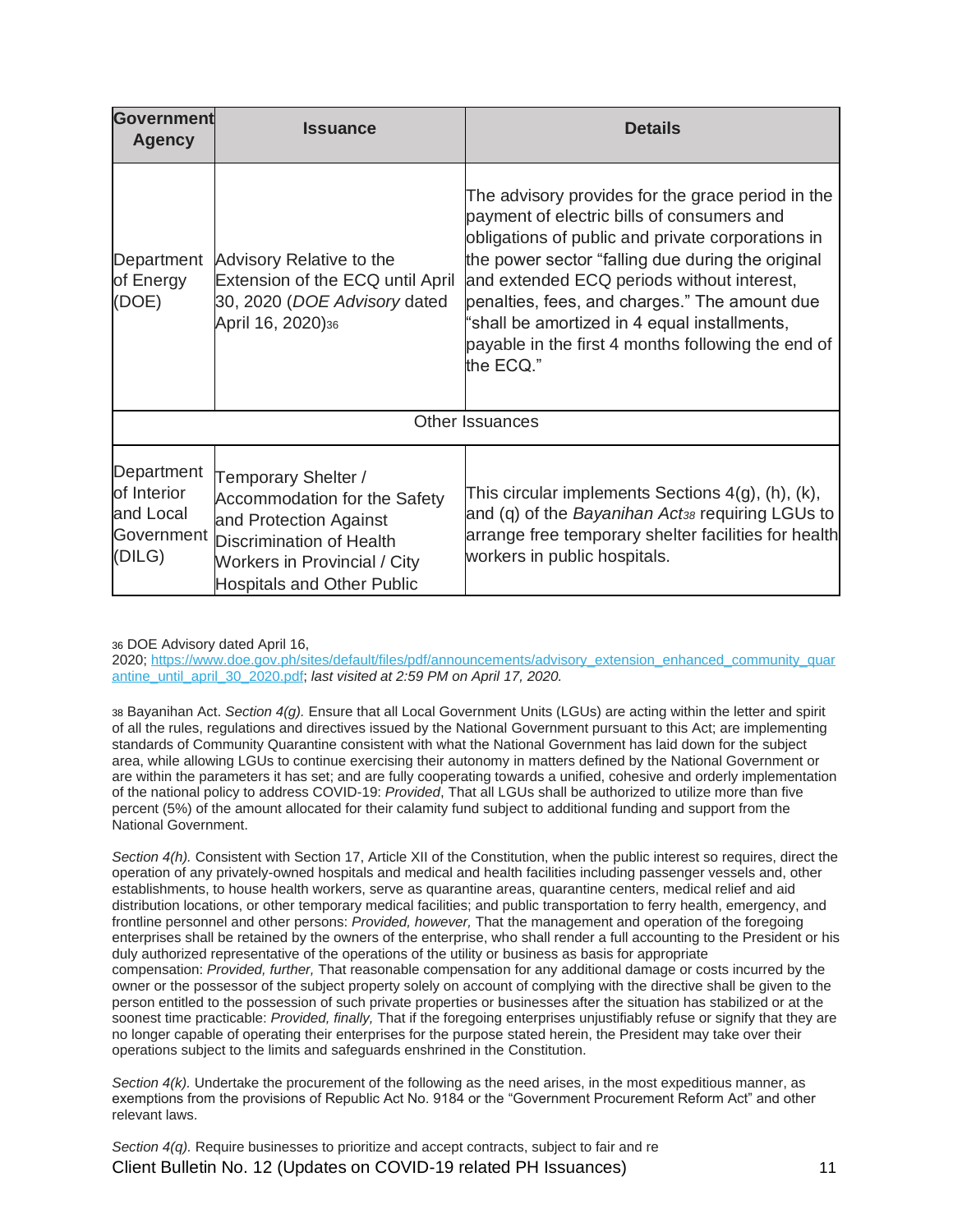| Government<br><b>Agency</b> | <b>Issuance</b>                                                                                                                                       | <b>Details</b>                                                                                                                                                                                                  |
|-----------------------------|-------------------------------------------------------------------------------------------------------------------------------------------------------|-----------------------------------------------------------------------------------------------------------------------------------------------------------------------------------------------------------------|
|                             | <b>Health Facilities Catering to</b><br><b>COVID-19 Patients (DILG</b><br>Memorandum Circular No.<br>2020-072 dated April 11, 2020)37                 |                                                                                                                                                                                                                 |
|                             | Guidelines for the Conduct of<br>the Expanded Testing<br>Procedures for COVID-19 (DILG<br>Memorandum Circular No.<br>2020-073 dated April 13, 2020)39 | This circular implements the mandate of<br>the Bayanihan Act by increasing the contact<br>tracing capacity of Local Government Units<br>(LGUs) and providing for the order of priority for<br>testing COVID-19. |

### **Other COVID-19 related bulletins**

The links to our earlier bulletins can be found at the SyCipLaw information hub, [https://syciplawresources.com/.](https://syciplawresources.com/)

Please note that there are other COVID-19 related government issuances which are not covered by our bulletins. For more information about other regulations, please contact your account partner or [sshg@syciplaw.com](mailto:sshg@syciplaw.com) or [info@syciplaw.com.](mailto:info@syciplaw.com)

37 DILG Memorandum Circular No. 2020-072 dated April 11, 2020; [https://www.dilg.gov.ph/PDF\\_File/issuances/memo\\_circulars/dilg-memocircular-2020412\\_d09896ea9c.pdf](https://www.dilg.gov.ph/PDF_File/issuances/memo_circulars/dilg-memocircular-2020412_d09896ea9c.pdf) *last visited at 4:48 PM on April 17, 2020.* 39 DILG Memorandum Circular No. 2020-073 dated April 13, 2020; [https://www.dilg.gov.ph/PDF\\_File/issuances/memo\\_circulars/dilg-memocircular-2020414\\_6237b314e6.pdf;](https://www.dilg.gov.ph/PDF_File/issuances/memo_circulars/dilg-memocircular-2020414_6237b314e6.pdf) *last visited at 12:47 PM on April 17, 2020.*